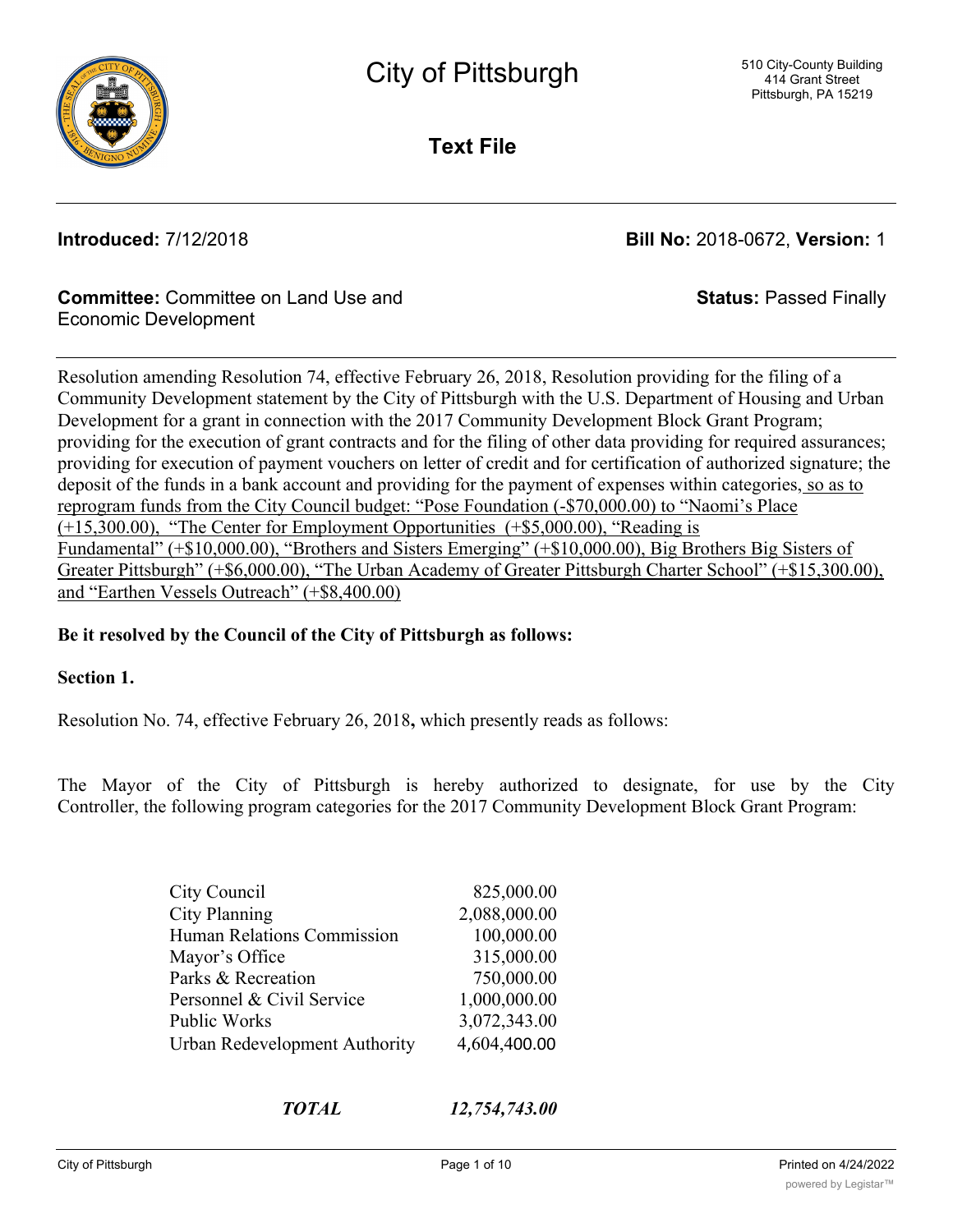**Committee:** Committee on Land Use and Economic Development

**Status:** Passed Finally

Is hereby amended to read as follows:

# **SEE ATTACHMENT**

| Organization<br><b>City Council</b>                     | Original Budget Changes + or -<br>825,000.00 |              | <b>Revised Budget</b><br>825,000.00 |
|---------------------------------------------------------|----------------------------------------------|--------------|-------------------------------------|
| ACH Clear Pathways 0130045170.58101.00                  | 7,500.00                                     |              | 7,500.00                            |
|                                                         |                                              |              |                                     |
| Allegheny West 0130161170.581010                        | 2,500.00                                     |              | 2,500.00                            |
| Angel's Place 0123096170.58101.00                       | 5,000.00                                     |              | 5,000.00                            |
| Bidwell Training Center 0123343170.58101.00 5,000.00    |                                              |              | 5,000.00                            |
| <b>Big Brothers Big Sisters of Greater Pittsburgh,</b>  | 2,500.00                                     | $+6,000.000$ | 8,500.00                            |
| Inc. 0121313170.58101.00                                |                                              |              |                                     |
| Bloomfield-Garfield Corporation                         | 5,000.00                                     |              | 5,000.00                            |
| 0121132170.58101.00                                     |                                              |              |                                     |
| <b>Bloomfield Preservation and Heritage</b>             | 2,500.00                                     |              | 2,500.00                            |
| 0121133170.58101.00                                     |                                              |              |                                     |
| Brashear Association 0129755170.58101.00                | 16,000.00                                    |              | 16,000.00                           |
| Brashear Association/Henry Kaufman Food                 | 2,500.00                                     |              | 2,500.00                            |
| Pantry/Arlington Food Bank                              |                                              |              |                                     |
| 0130099170.58101.00                                     |                                              |              |                                     |
| <b>Brighton Heights Senior Center</b>                   | 2,500.00                                     |              | 2,500.00                            |
| 0130043170.58101.00                                     |                                              |              |                                     |
| Brightwood Civic Group 0121142170.58101.00 2,500.00     |                                              |              | 2,500.00                            |
| <b>Brookline Christian Food Pantry</b>                  | 10,000.00                                    |              | 10,000.00                           |
| 0123130170.58101.00                                     |                                              |              |                                     |
| <b>Brothers and Sisters Emerging</b>                    | 0.00                                         | $+10,000.00$ | 10,000.00                           |
| 0130073170.5810.00                                      |                                              |              |                                     |
| <b>Building Bridges for Business</b>                    | 2,500.00                                     |              | 2,500.00                            |
| 0130100170.58101.00                                     |                                              |              |                                     |
| Catholic Youth Association of Pittsburgh, Inc.          | 5,000.00                                     |              | 5,000.00                            |
| 0121323170.58101.00                                     |                                              |              |                                     |
| Center for Victims - Crisis Intervention                | 3,000.00                                     |              | 3,000.00                            |
| 0128990170.58101.00                                     |                                              |              |                                     |
| Center for Victims/Pittsburgh Mediation Center 5,000.00 |                                              |              | 5,000.00                            |
| 0129972170.58101.00                                     |                                              |              |                                     |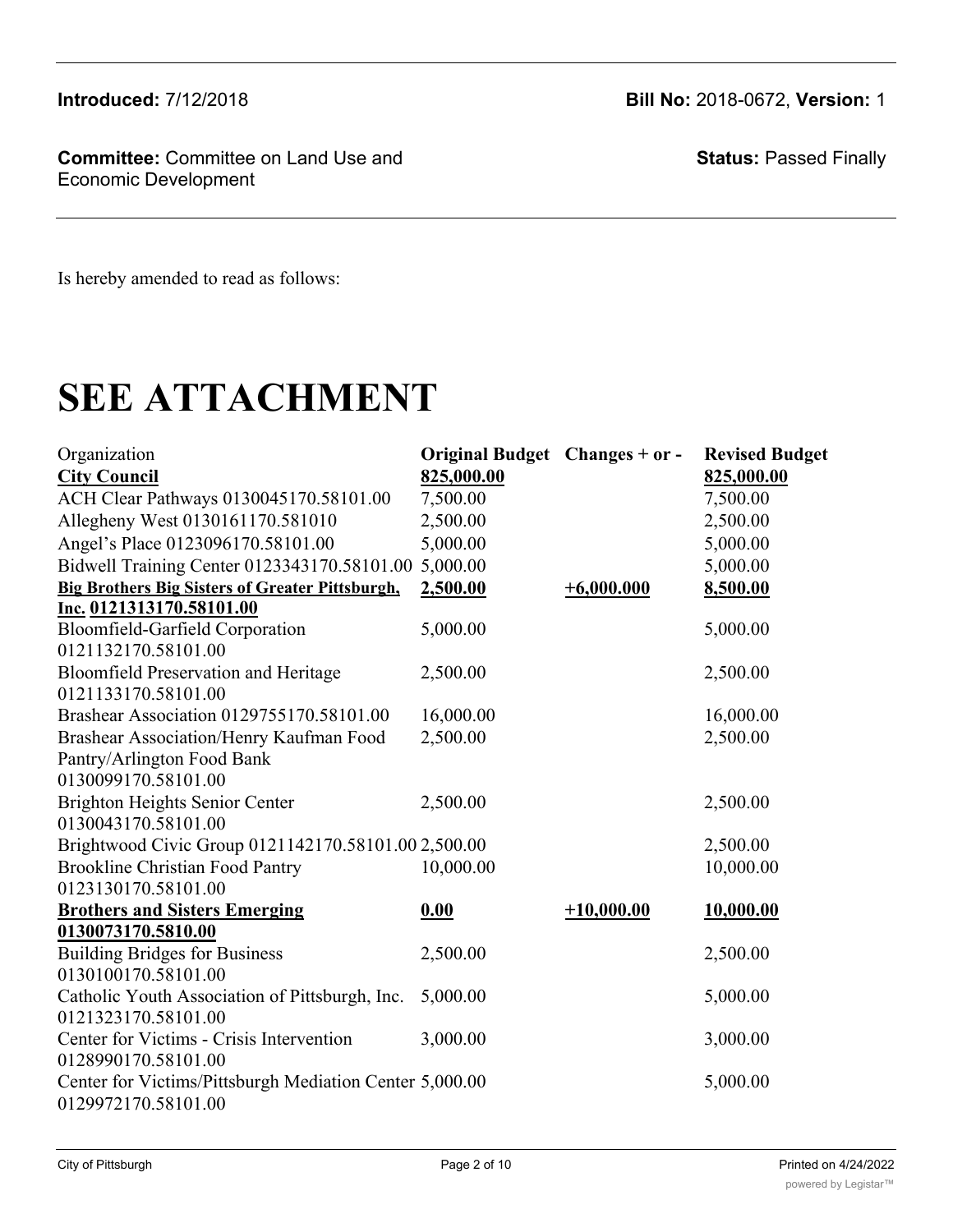#### 013140<br>00011120101811  $M$ Catholic Youth Association of Pittsburgh, Inc.

Building Bridges for Business

#### **Committee: Committee on Land Use and** Economic Development Center for Victims/Pittsburgh Mediation Center

2,500.00 2,500.00

| Children's Museum of Pittsburgh<br>0123101170.58101.00                                            | 2,500.00  |             | 2,500.00  |
|---------------------------------------------------------------------------------------------------|-----------|-------------|-----------|
| <b>Community Human Services</b><br>0123179170.58101.00                                            | 10,000.00 |             | 10,000.00 |
| Community Human Services / Oakland<br><b>Business Improvement District</b><br>0123124170.58101.00 | 5,000.00  |             | 5,000.00  |
| <b>Conservation Consultants</b><br>0130151170.58101.00                                            | 2.500.00  |             | 2,500.00  |
| D-2 DEK Hockey 0130158170.58101.00                                                                | 5,000.00  |             | 5,000.00  |
| <b>Earthen Vessels Outreach</b>                                                                   | 0.00      | $+8,400.00$ | 8,400.00  |
| 0123240170.58101.00                                                                               |           |             |           |
| East Allegheny Community Council<br>0121330170.58101.00                                           | 2,500.00  |             | 2,500.00  |
| <b>East End Cooperative Ministries</b><br>0129761170.58101.00                                     | 2,500.00  |             | 2,500.00  |
| <b>Elliott West End Athletic Association</b><br>0129763170.58101.00                               | 2,500.00  |             | 2,500.00  |
| <b>Economic Development South</b><br>0130148170.58101.00                                          | 10,000.00 |             | 10,000.00 |
| Elizabeth Seton Center 0121365170.58101.00                                                        | 12,000.00 |             | 12,000.00 |
| <b>Emmaus Community of Pittsburgh</b><br>0123304170.58101.00                                      | 2,500.00  |             | 2,500.00  |
| <b>Fineview Citizens Council</b><br>0121401170.58101.00                                           | 1,000.00  |             | 1,000.00  |
| Friendship Circle 0130152170.58101.00                                                             | 2,500.00  |             | 2,500.00  |
| Friendship Community Group<br>0130076170.58101.00                                                 | 7,500.00  |             | 7,500.00  |
| Greater Pittsburgh Arts Council<br>0130077170.58101.00                                            | 2,500.00  |             | 2,500.00  |
| <b>Greater Pittsburgh Community Food Bank</b><br>0167146170.58101.00                              | 70,500.00 |             | 70,500.00 |
| HACP/ Northview Heights<br>0123036170.58101.00                                                    | 2,500.00  |             | 2,500.00  |
| Hazelwood Initiative 0129131170.58101.00                                                          | 15,000.00 |             | 15,000.00 |
| Higher Achievement Inc 0130153170.58101.00 2,500.00                                               |           |             | 2,500.00  |
| Hill District CDC 0121181170.58101.00                                                             | 10,000.00 |             | 10,000.00 |
| Hill House Association 0121183170.58101.00                                                        | 7,500.00  |             | 7,500.00  |
| Hilltop Alliance 0130108170.58101.00                                                              | 13,000.00 |             | 13,000.00 |
| H.O.P.E. for Tomorrow 0130121170.58101.00                                                         | 15,000.00 |             | 15,000.00 |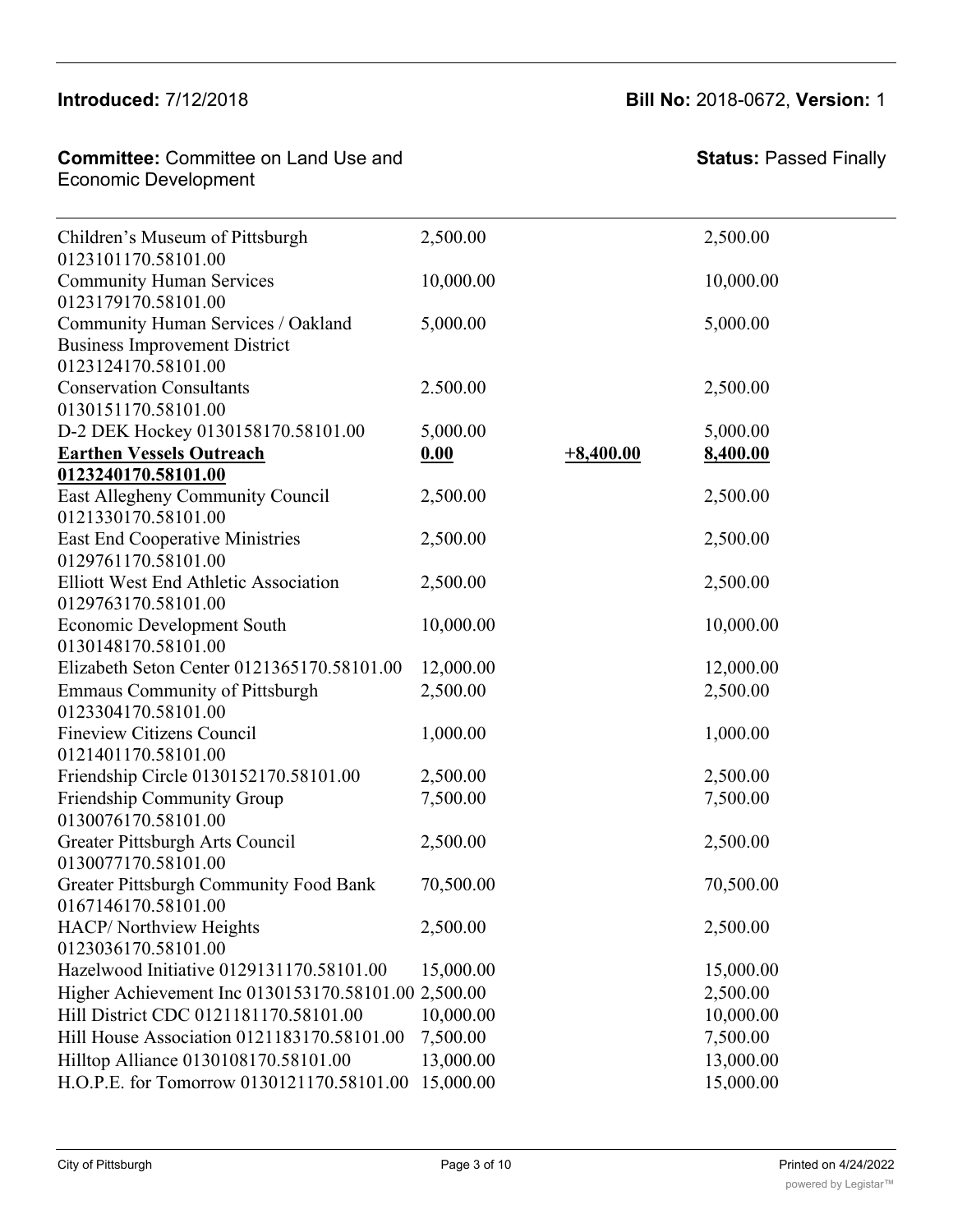#### 0123036170.<br>0123036170.58101.000  $\frac{1}{2}$  Introduced:  $\frac{1}{2}$  /12/2018

Hackberry Hart (1986)<br>Hackberry Heights Heights Heights Heights Heights Heights Heights Heights Heights Heights Heights Heights Heights<br>Heights Heights Heights Heights Heights Heights Heights Heights Heights Heights Height

**Committee:** Committee on Land Use and **Committee: Status:** P The committee of the contract of the contract of the contract of the contract of the contract of the contract of the contract of the contract of the contract of the contract of the contract of the contract of the contract Hilltop Alliance 0130108170.58101.00 13,000.00 13,000.00

## **Introduced:** 7/12/2018 **Bill No:** 2018-0672, **Version:** 1

2,500.00 2,500.00

| Jewish Community Center - Young Men and<br>Women's Hebrew Association<br>0123128170.58101.00 | 5,000.00  |              | 5,000.00  |
|----------------------------------------------------------------------------------------------|-----------|--------------|-----------|
| Jewish Family and Children's Service - Refugee 5,000.00<br>Services 0130025170.58101.00      |           |              | 5,000.00  |
| Jewish Family and Children's Services - Career 2,500.00<br>Development 0129757170.58101.00   |           |              | 2,500.00  |
| Jewish Family and Children's Services - Food<br>Pantry 0130103170.58101.00                   | 6,000.00  |              | 6,000.00  |
| Lawrenceville Corporation<br>0123332170.58101.00                                             | 15,000.00 |              | 15,000.00 |
| Lawrenceville United 0129855170.58101.00                                                     | 15,000.00 |              | 15,000.00 |
| Linden School PTA 0130094170.58101.00                                                        | 2,500.00  |              | 2,500.00  |
| Little Sisters of the Poor 0130005170.58101.00 2,500.00                                      |           |              | 2,500.00  |
| Lower Bloomfield Unity Council<br>0121370170.58101.00                                        | 2,500.00  |              | 2,500.00  |
| Lynn Williams Apartments<br>0123032170.58101.00                                              | 2,500.00  |              | 2,500.00  |
| Macedonia Family and Community Enrichment 5,000.00                                           |           |              | 5,000.00  |
| Center (FACE) 0129118170.58101.00                                                            |           |              |           |
| Manchester Citizens Corp.                                                                    | 7,500.00  |              | 7,500.00  |
| 0129892170.58101.00                                                                          |           |              |           |
| Naomi's Place 0129896170.58101.00                                                            | 0.00      | $+15,300.00$ | 15,300.00 |
| National Council of Jewish Women<br>0121377170.58101.00                                      | 2,500.00  |              | 2,500.00  |
| Neighborhood Academy 0130104170.58101.00 2,500.00                                            |           |              | 2,500.00  |
| Northside Leadership Conference<br>0129784170.58101.00                                       | 5,000.00  |              | 5,000.00  |
| Northside Leadership Conference Seniors<br>0130162170.58101.0                                | 8,000.00  |              | 8,000.00  |
| Northside Senior Center 0130163170.58101.00 2,500.00                                         |           |              | 2,500.00  |
| Northside Senior Programming 6,000.00<br>0130164170.58101.00                                 |           |              | 6,000.00  |
| Northside Old Timers 0130009170.58101.00                                                     | 7,500.00  |              | 7,500.00  |
| Oakland Planning and Development Corp.<br>0121379170.58101.00                                | 5,000.00  |              | 5,000.00  |
| Pa Cleanways of Allegheny County<br>0123365170.58101.00                                      | 8,000.00  |              | 8,000.00  |
| Parks and Recreation - Northside Senior<br>Programming 0130020170.58101.00                   | 2,500.00  |              | 2,500.00  |
| Pennsylvania Resource Council<br>0123151170 58101 00                                         | 11,000.00 |              | 11,000.00 |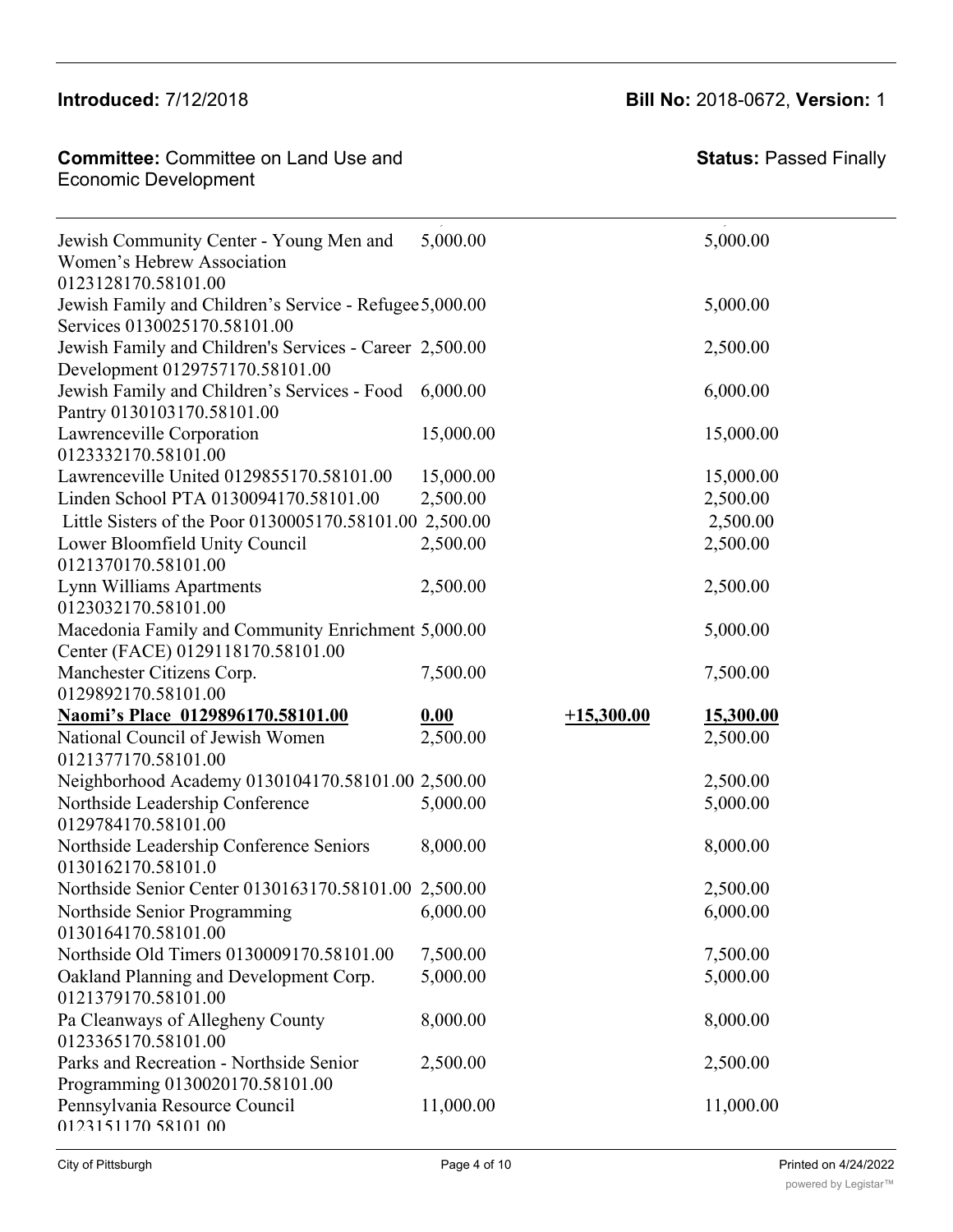#### $Introducing  $7/12/20$ .$ Parameters of Allegheny County County County County County County County County County County County County County County County County County County County County County County County County County County County County Co

#### **Introduced:** 7/12/2018 **Bill No:** 2018-0672, **Version:** 1  $8,000.000$  8,000.000  $8,000.000$  8,000.000  $8,000.000$

5,000.00 5,000.00

**Committee: Committee on Land Use and** Economic Development

Oakland Planning and Development Corp.

| <u>VILJIJIIIVOJULULIVU</u><br>People's Oakland 0129970170.58101.00                   | 2,500.00  |              | 2,500.00  |
|--------------------------------------------------------------------------------------|-----------|--------------|-----------|
| Persad Center 0121384170.58101.00                                                    | 2,500.00  |              | 2,500.00  |
| <b>Pittsburgh Action Against Rape</b><br>0129655170.58101.00                         | 12,000.00 |              | 12,000.00 |
| Pittsburgh AIDS Task Force<br>0129787170.58101.00                                    | 7,500.00  |              | 7,500.00  |
| Pittsburgh Community Services - Hunger<br>0121390170.58101.00                        | 64,000.00 |              | 64,000.00 |
| <b>Pittsburgh Community Services - Safety</b><br>0121391170.58101.00                 | 16,000.00 |              | 16,000.00 |
| <b>Pittsburgh Parks Conservancy</b><br>0123243170.58101.00                           | 12,500.00 |              | 12,500.00 |
| Pittsburgh Project 0123198170.58101.00                                               | 10,000.00 |              | 10,000.00 |
| POISE Foundation 0123279170.58101.00                                                 | 75,000.00 | $-70,000.00$ | 5,000.00  |
| Prayer and Deliverance Community<br>Opportunities (PADCO) 0130149170.58101.00        | 2,500.00  |              | 2,500.00  |
| <b>Prevention Point Pittsburgh</b><br>0123289170.58101.00                            | 2,500.00  |              | 2,500.00  |
| Program to Aid Citizen Enterprise (PACE)<br>0121924170.58101.00                      | 5,000.00  |              | 5,000.00  |
| The Promise Group 0130037170.58101.00                                                | 5,000.00  |              | 5,000.00  |
| <b>Reading is Fundamental</b>                                                        | 3,500.00  | $+10,000.00$ | 13,500.00 |
| 0123052170.58101.00                                                                  |           |              |           |
| Rebuilding Together Pittsburgh<br>0123307170.58101.00                                | 30,000.00 |              | 30,000.00 |
| Riverview Manor 0123054170.58101.00                                                  | 2,500.00  |              | 2,500.00  |
| Saint Clair Athletic Association<br>0121272170.58101.00                              | 4,000.00  |              | 4,000.00  |
| Saint Mark's Evangelical Lutheran / Brookline<br>Meals on Wheels 0130067170.58101.00 | 12,000.00 |              | 12,500.00 |
| Saint Michael's Food Bank<br>0123264170.58101.00                                     | 2,500.00  |              | 2,500.00  |
| Saint Paul's Benevolent \$ Missionary Institute<br>0123200170.58101.00               | 2,500.00  |              | 2,500.00  |
| Schenley Heights CDC 0129852170.58101.00                                             | 10,000.00 |              | 10,000.00 |
| <b>Shepherd Wellness Community</b>                                                   | 10,000.00 |              | 10,000.00 |
| 0129791170.58101.00 Sheraden United                                                  | 5,000.00  |              | 5,000.00  |
| Methodist Church-Kidz Klub<br>0130046170.58101.00                                    |           |              |           |
| SLB Radio Productions 0130150170.58101.00                                            | 8,000.00  |              | 8,000.00  |
| Southside Slopes Neighborhood Association<br>0122201170 58101 00                     | 2,500.00  |              | 2,500.00  |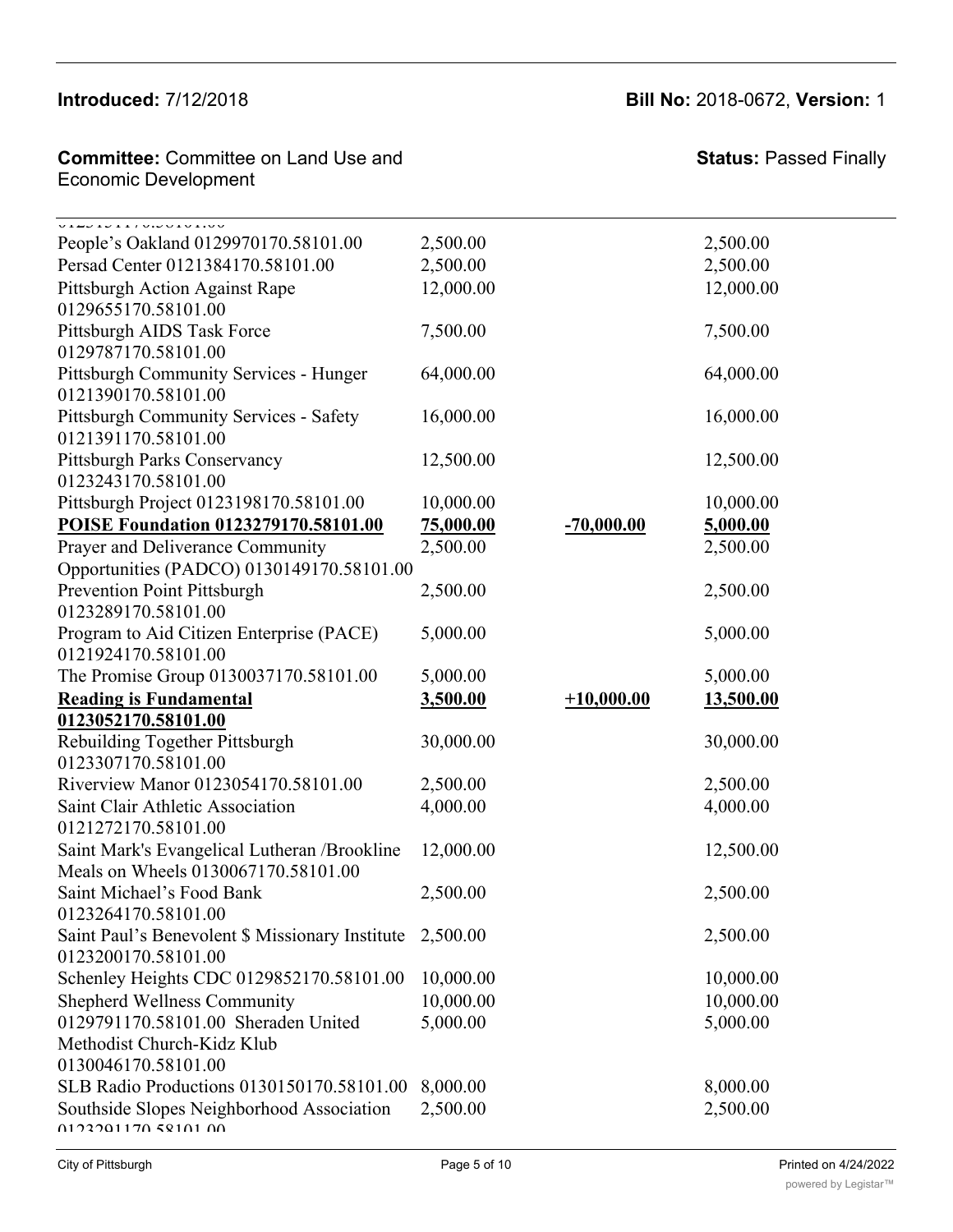**Committee:** Committee on Land Use and  $\blacksquare$ Economic Development **Committee: Commi** 

**Status:** Passed Finally

| VIZJZJII (V.JOIVI.VV<br>Southwest Pittsburgh CDC                             | 32,000.00             |              | 32,000.00             |
|------------------------------------------------------------------------------|-----------------------|--------------|-----------------------|
| 0123058170.58101.00                                                          |                       |              |                       |
| Spring Hill Civic League 0121267170.58101.005,000.00                         |                       |              | 5,000.00              |
| St. Ambrose Manor 0129909170.58101.00                                        | 2,500.00              |              | 2,500.00              |
| Steel City Boxing 0129982170.58101.00 Stop 7,000.00                          |                       |              | 7,000.00 2,500.00     |
| the Violence Pittsburgh 0130181170.58101.00                                  | 2,500.00              |              |                       |
| <b>The Center for Employment Opportunities</b>                               | 0.00                  | $+5,000.00$  | 5,000.00              |
| 0130205170.58101.00                                                          |                       |              |                       |
| <b>The Urban Academy of Greater Pittsburgh</b>                               | 0.00                  | $+15,300.00$ | 15,300.00             |
| <b>Charter School 0130206170.58101.00</b>                                    |                       |              |                       |
| Tree of Hope 0129866170.58101.00                                             | 2,500.00              |              | 2,500.00              |
| Trinity Lutheran Church / Sheraden Baseball<br>0130105170.58101.00           | 2,500.00              |              | 2,500.00              |
| Troy Hill Citizens Inc. 012979817058101.00                                   | 3,000.00              |              | 3,000.00              |
| Union Project 0123125170.58101.00                                            | 5,000.00              |              | 5,000.00              |
| Vietnam Veterans Leadership                                                  | 2,500.00              |              | 2,500.00              |
| 0121292170.58101.00                                                          |                       |              |                       |
| Washington Heights Athletic Association<br>0123261170.58101.00               | 2,500.00              |              | 2,500.00              |
| <b>Washington Heights Ecumenical Food Bank</b><br>0121296170.58101.00        | 2,500.00              |              | 5,000.00              |
| Western Pennsylvania Conservancy<br>0126002170.58101.00                      | 10,000.00             |              | 10,000.00             |
| Western PA School for the Blind<br>0123387170.58101.00                       | 2,500.00              |              | 2,500.00              |
| Westside Mustangs Youth Football Athletic<br>Association 0130159170.58101.00 | 2,500.00              |              | 2,500.00              |
| Women's Center and Shelter<br>0125046170.58101.00                            | 6,000.00              |              | 6,000.00              |
| Zellous Hope 0130106170.58101.00                                             | 3,000.00              |              | 3,000.00              |
| Zionist Organization of America                                              | 2,500.00              |              | 2,500.00              |
| 0123388170.58101.00                                                          |                       |              |                       |
| <b>City Planning</b>                                                         | <u>\$2,088,000.00</u> |              | <u>\$2,088,000.00</u> |
| Administration 1156332170.58101.00                                           | 55,000.00             |              | 55,000.00             |
| ADA Compliance 1121151170.58101.00                                           | 33,000.00             |              | 33,000.00             |
| Citizen Participation 1156900170.58101.00                                    | 200,000.00            |              | 200,000.00            |
| <b>Community Based Organizations</b>                                         | 600,000.00            |              | 600,000.00            |
| 1121000170.58101.00                                                          |                       |              |                       |
| Personnel 1150000170.58101.00                                                | 1,100,000.00          |              | 1,100,000.00          |
| Urban League 1116303170.58101.00                                             | 100,000.00            |              | 100,000.00            |

 $S_{\rm 2D}$  Heights  $C_{\rm 2D}$  and  $C_{\rm 2D}$   $C_{\rm 2D}$  10,000.000 10,000.000 10,000.000 10,000.000 10,000.000 10,000.000 10,000.000 10,000.000 10,000.000 10,000.000 10,000.000 10,000.000 10,000.000 10,000.000 10,000.000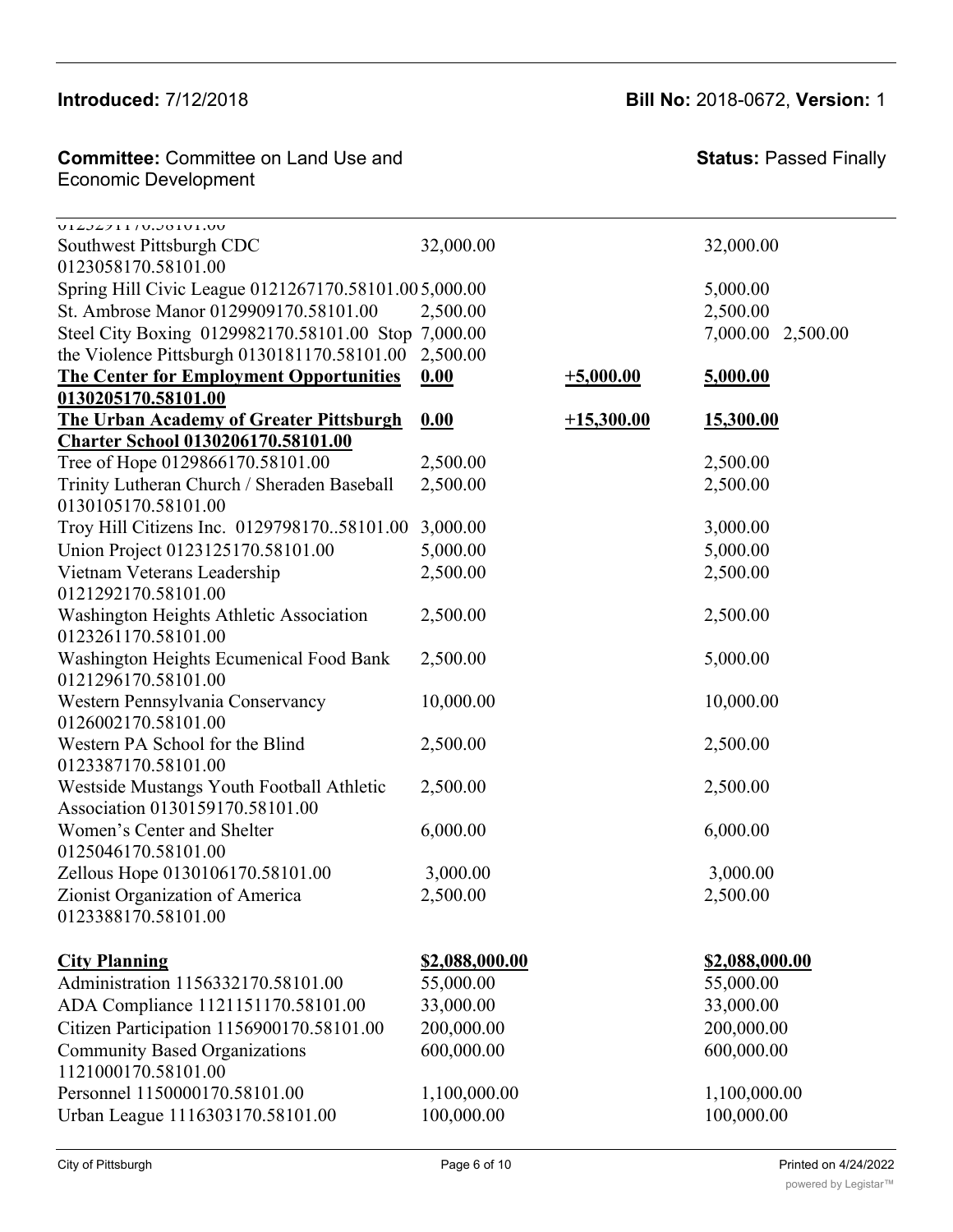#### **Introduced:** 7/12/2018 **Bill No:** 2018-0672, **Version:** 1 Citizen Participation 1156900170.58101.00 200,000.00 200,000.00

**Committee:** Committee on Land Use and  $\blacksquare$ Economic Development **Committee: Commi** 

**Status:** Passed Finally

| <b>Commission on Human Relations</b><br><b>Commission Operations - Fair Housing</b><br>0538889170.58101.00 | 100,000.00<br>100,000.00 | 100,000.00<br>100,000.00 |
|------------------------------------------------------------------------------------------------------------|--------------------------|--------------------------|
| Mayor's Office                                                                                             | 315,000.00               | 315,000.00               |
| Bidwell Training Center 0223343170.58101.00 3,750.00                                                       |                          | 3,750.00                 |
| <b>Bloomfield Garfield Corporation</b><br>0221132170.58101.00                                              | 3,750.00                 | 3,750.00                 |
| Brashear Association / Henry Kaufman Food<br>Pantry/ Arlington Food Bank<br>0230099170.58101.00            | 7,500.00                 | 7,500.00                 |
| <b>Brookline Christian Food Pantry</b><br>0223130170.58101.00                                              | 2,500.00                 | 2,500.00                 |
| Catholic Charities - Rosalia Center<br>0223092170.58101.00                                                 | 2,500.00                 | 2,500.00                 |
| Center for Victims - Crisis Intervention<br>0228990170.58101.00                                            | 37,500.00                | 37,500.00                |
| Community Alliance of Spring Garden/East<br>Deutschtown 0223359170.58101.00                                | 2,500.00                 | 2,500.00                 |
| <b>Community Empowerment Association</b><br>0229838170.58101.00                                            | 3,750.00                 | 3,750.00                 |
| <b>Community Human Services</b>                                                                            | 3,750.00                 | 3,750.00                 |
| 0223179170.58101.00                                                                                        |                          |                          |
| Community Human Services / Oakland<br><b>Business Improvement District</b><br>0223124170.58101.00          | 2,500.00                 | 2,500.00                 |
| East Allegheny Community Council<br>0221330170.58101.00                                                    | 2,500.00                 | 2,500.00                 |
| <b>East End Cooperative Ministries</b><br>0229761170.58101.00                                              | 3,750.00                 | 3,750.00                 |
| <b>Emmaus Community of Pittsburgh</b><br>0223304170.58101.00                                               | 3,750.00                 | 3,750.00                 |
| <b>Fineview Citizens Council</b><br>0221401170.58101.00                                                    | 2,500.00                 | 2,500.00                 |
| Garfield Jubilee Association<br>0221342170.58101.00                                                        | 2,500.00                 | 2,500.00                 |
| Greater Pittsburgh Community Food Bank<br>0267146170.58101.00                                              | 13,125.00                | 13,125.00                |
| Greater Pittsburgh Literacy Council                                                                        | 2,500.00                 | 2,500.00                 |

Administration 1156332170.58101.00 55,000.00 55,000.00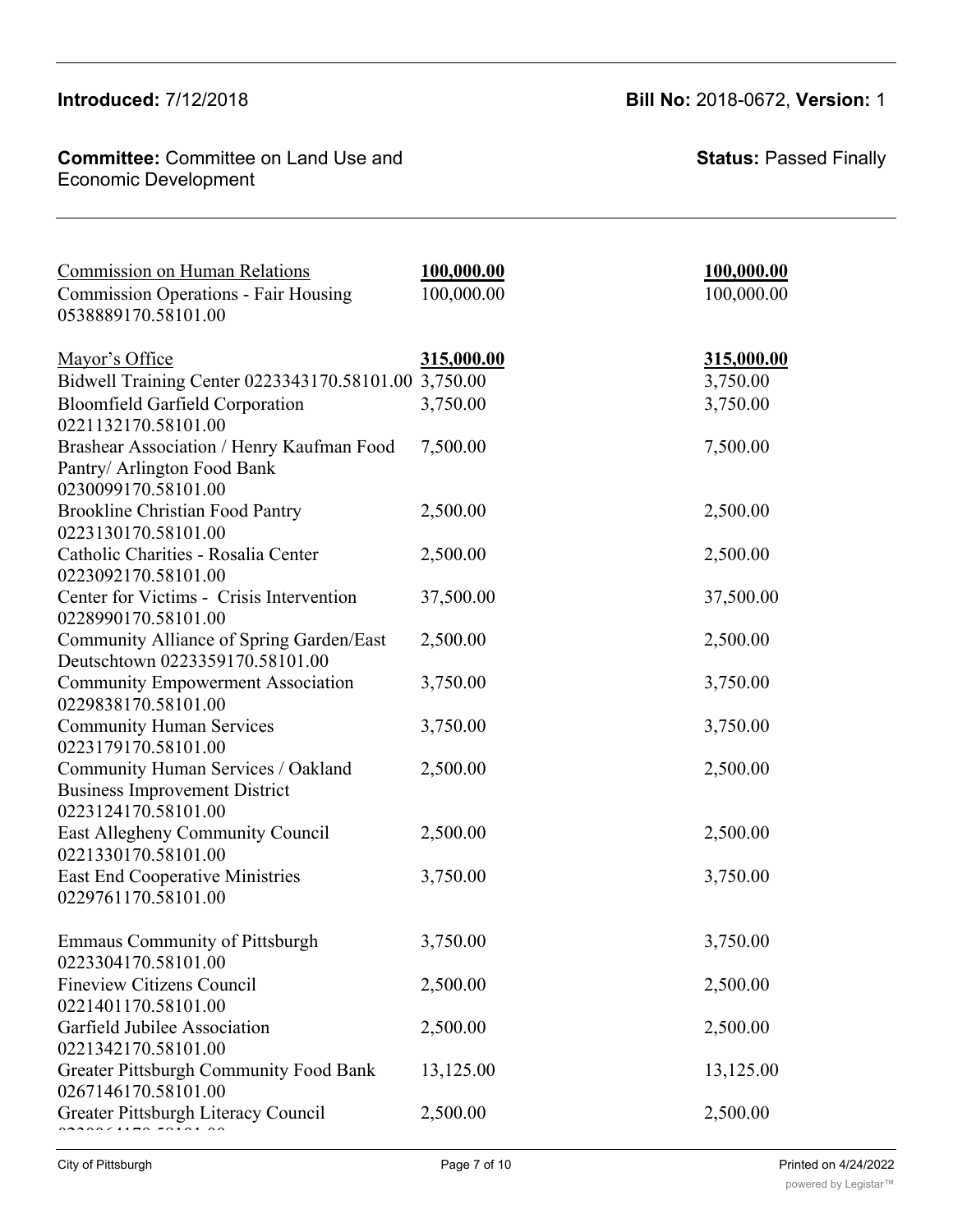0223304170.58101.00

 $\overline{a}$   $\overline{a}$   $\overline{a}$ 

## **Introduced:** 7/12/2018 **Bill No:** 2018-0672, **Version:** 1

| <b>Committee: Committee on Land Use and</b><br><b>Economic Development</b>   |           | <b>Status: Passed Finally</b> |
|------------------------------------------------------------------------------|-----------|-------------------------------|
| 0230064170.58101.00                                                          |           |                               |
| Hazelwood Initiative 0229131170.58101.00                                     | 2,500.00  | 2,500.00                      |
| Hill House Association 0221183170.58101.00                                   | 3,750.00  | 3,750.00                      |
| Trini Homewood Concerned Citizens Council                                    | 2,500.00  | 2,500.00                      |
| 0230138170.58101.00                                                          |           |                               |
| Jewish Community Center - Young Men and                                      | 2,500.00  | 2,500.00                      |
| Women's Hebrew Association                                                   |           |                               |
| 0223128170.58101.00                                                          |           |                               |
| Jewish Family and Children's Services - Food 2,500.00                        |           | 2,500.00                      |
| Pantry 0230109170.58101.00                                                   |           |                               |
| Jewish Family and Children's Services - Career 2,500.00                      |           | 2,500.00                      |
| Development 0229757170.58101.00                                              |           |                               |
| Jewish Family and Children's Services -                                      | 2,500.00  | 2,500.00                      |
| Refugee Services 0230025170.58101.00                                         |           |                               |
| Lawrenceville Corporation                                                    | 3,750.00  | 3,750.00                      |
| 0223332170.58101.00                                                          |           |                               |
| Lawrenceville United 0229855170.58101.00                                     | 3,750.00  | 3,750.00                      |
| LifeSpan, Inc. 0230080170.58101.00                                           | 5,625.00  | 5,625.00                      |
| Little Sisters of the Poor 0230005170.58101.00 3,750.00                      |           | 3,750.00                      |
| Macedonia Family & Community Enrichment<br>Center (FACE) 0229118170.58101.00 | 3,750.00  | 3,750.00                      |
| Mt. Washington Community Development                                         | 7,500.00  | 7,500.00                      |
| Corporation 0223131170.58101.00                                              |           |                               |
| National Council of Jewish Women                                             | 2,500.00  | 2,500.00                      |
| 0221377170.58101.00                                                          |           |                               |
| Neighborhood Academy 0230110170.58101.00 2,500.00                            |           | 2,500.00                      |
| Northside Community Development Fund /                                       | 2,500.00  | 2,500.00                      |
| Northside Chronicle 0223270170.58101.00                                      |           |                               |
| Oakland Planning & Development Corp                                          | 2,500.00  | 2,500.00                      |
| 0221379170.58101.00                                                          |           |                               |
| Pennsylvania Resources Council                                               | 2,500.00  | 2,500.00                      |
| 0223151170.58101.00                                                          |           |                               |
| Pittsburgh Action Against Rape                                               | 37,500.00 | 37,500.00                     |
| 0229655170.58101.00                                                          |           |                               |
| Pittsburgh Project 0223198170.58101.00                                       | 3,750.00  | 3,750.00                      |
| <b>Prevention Point Pittsburgh</b>                                           | 2,500.00  | 2,500.00                      |
| 0223289170.58101.00                                                          |           |                               |
| Reading is Fundamental 0223052170.58101.00 2,500.00                          |           | 2,500.00                      |
| Saint Andrew's Lutheran Church                                               | 2,500.00  | 2,500.00                      |
| 0229910170.58101.00                                                          |           |                               |
| Shepherd Wellness Community                                                  | 3,750.00  | 3,750.00                      |
|                                                                              |           |                               |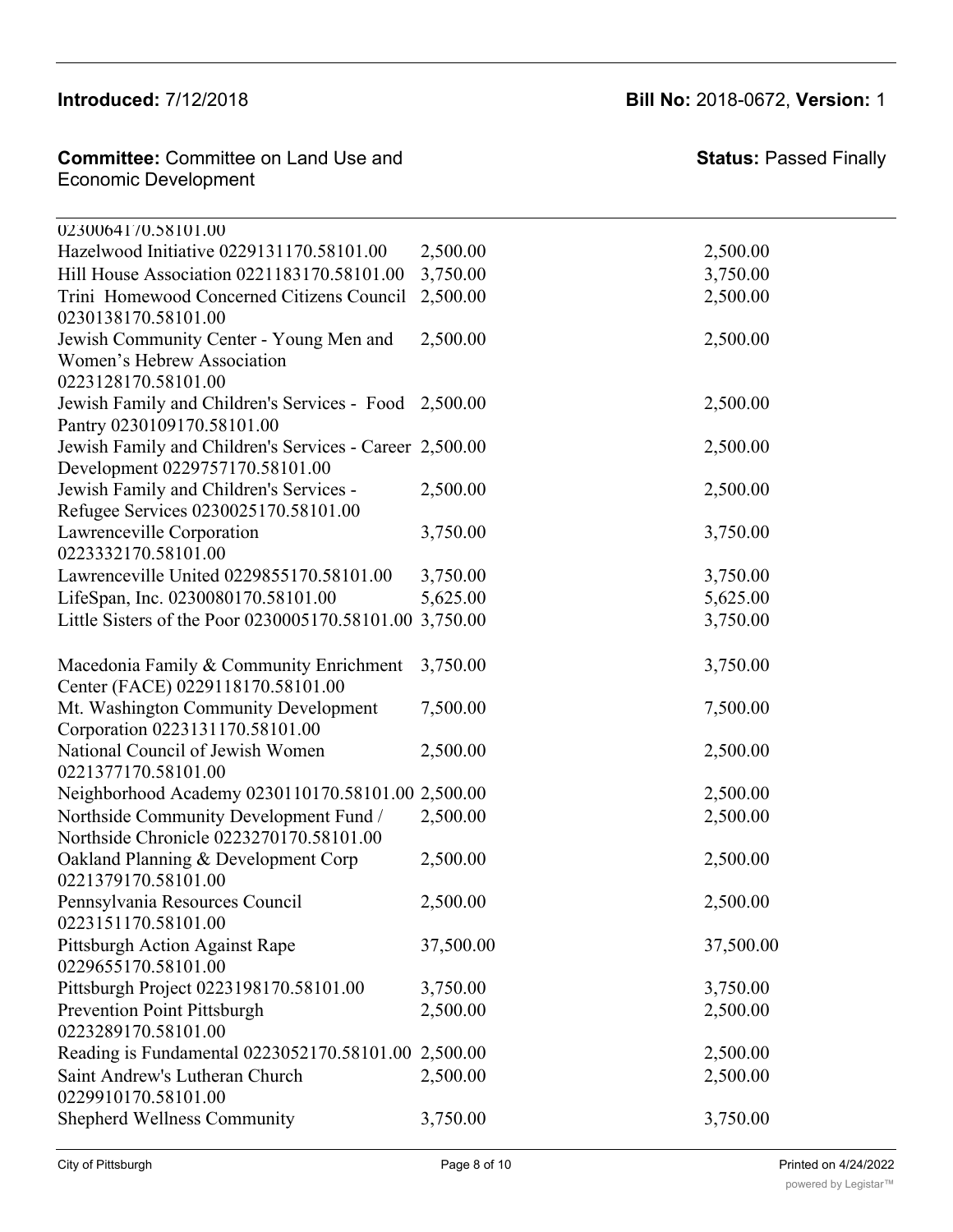0229655170.58101.00

### **Committee:** Committee on Land Use and **Committee: Status:** Fundamental 0223052170.58101.00 2,500.00 2,500.00 2,500.00 2,500.00 2,500.00 2,500.00 2,500.00 2,500.00 2,500.00 2,500.00 2,500.00 2,500.00 2,500.00 2,500.00 2, **Committee:** Committee on La<br>Economic Development Leonomic Developm

| 0229791170.58101.00                                              |              |              |
|------------------------------------------------------------------|--------------|--------------|
| Sheraden Community Council                                       | 2,500.00     | 2,500.00     |
| 0223121170.58101.00                                              |              |              |
| Sheraden United Methodist Kidz Klub<br>0230046170.58101.00       | 2,500.00     | 2,500.00     |
| Tree of Hope 0229866170.58101.00                                 | 17,500.00    | 17,500.00    |
| Uptown Partners 0223298170.58101.00                              | 2,500.00     | 2,500.00     |
| Western Pennsylvania Conservancy                                 | 37,500.00    | 37,500.00    |
| 0226002170.58101.00                                              |              |              |
| Women's Center and Shelter                                       | 37,500.00    | 37,500.00    |
| 0225046170.58101.00                                              |              |              |
| <b>YMCA OF Greater Pittsburgh</b>                                | 2,500.00     | 2,500.00     |
| 0230154170.58101.00                                              |              |              |
| Parks & Recreation                                               | 750,000.00   | 750,000.00   |
| Senior Community Program                                         | 750,000.00   | 750,000.00   |
| 5015003170.58101.00                                              |              |              |
| Personnel & Civil Service                                        | 1,000,000.00 | 1,000,000.00 |
| Neighborhood Employment Program                                  | 150,000.00   | 150,000.00   |
| 0909660170.58101.00                                              |              |              |
| Pittsburgh Partnership Employment                                | 150,000.00   | 150,000.00   |
| 0906322170.58101.00                                              |              |              |
| Summer Youth Employment Program                                  | 700,000.00   | 700,000.00   |
| 0906323170.58101.00                                              |              |              |
| Public Works                                                     | 3,072,343.00 | 3,072,343.00 |
| Park Reconstruction 4045000170.58101.00                          | 435,743.00   | 435,743.00   |
| Play Area Improvements 4041002170.58101.00548,680.00             |              | 548,680.00   |
| Recreation & Senior Center Rehabilitation<br>4015010170.58101.00 | 50,000.00    | 50,000.00    |
| Slope Failure Remediation                                        | 400,000.00   | 400,000.00   |
| 4039103170.58101.00                                              |              |              |
| <b>Sport Facility Improvements</b>                               | 827,950.00   | 827,950.00   |
| 4030117170.58101.00                                              |              |              |
| Street Resurfacing 4039000170.58101.00                           | 719,970.00   | 719,970.00   |
| Water Feature Upgrades 4030143170.58101.00                       | 90,000.00    | 90,000.00    |
| <b>Urban Redevelopment Authority</b>                             | 4,604,400.00 | 4,604,400.00 |
| Choice Neighborhood 8230101170.58101.00                          | 1,454,400.00 | 1,454,400.00 |
| <b>Economic Development and Housing</b>                          | 1,000,000.00 | 1,000,000.00 |
| 8267290170.58101.00                                              |              |              |
| Major Development 8267321170.58101.00                            | 150,000.00   | 150,000.00   |
|                                                                  |              |              |